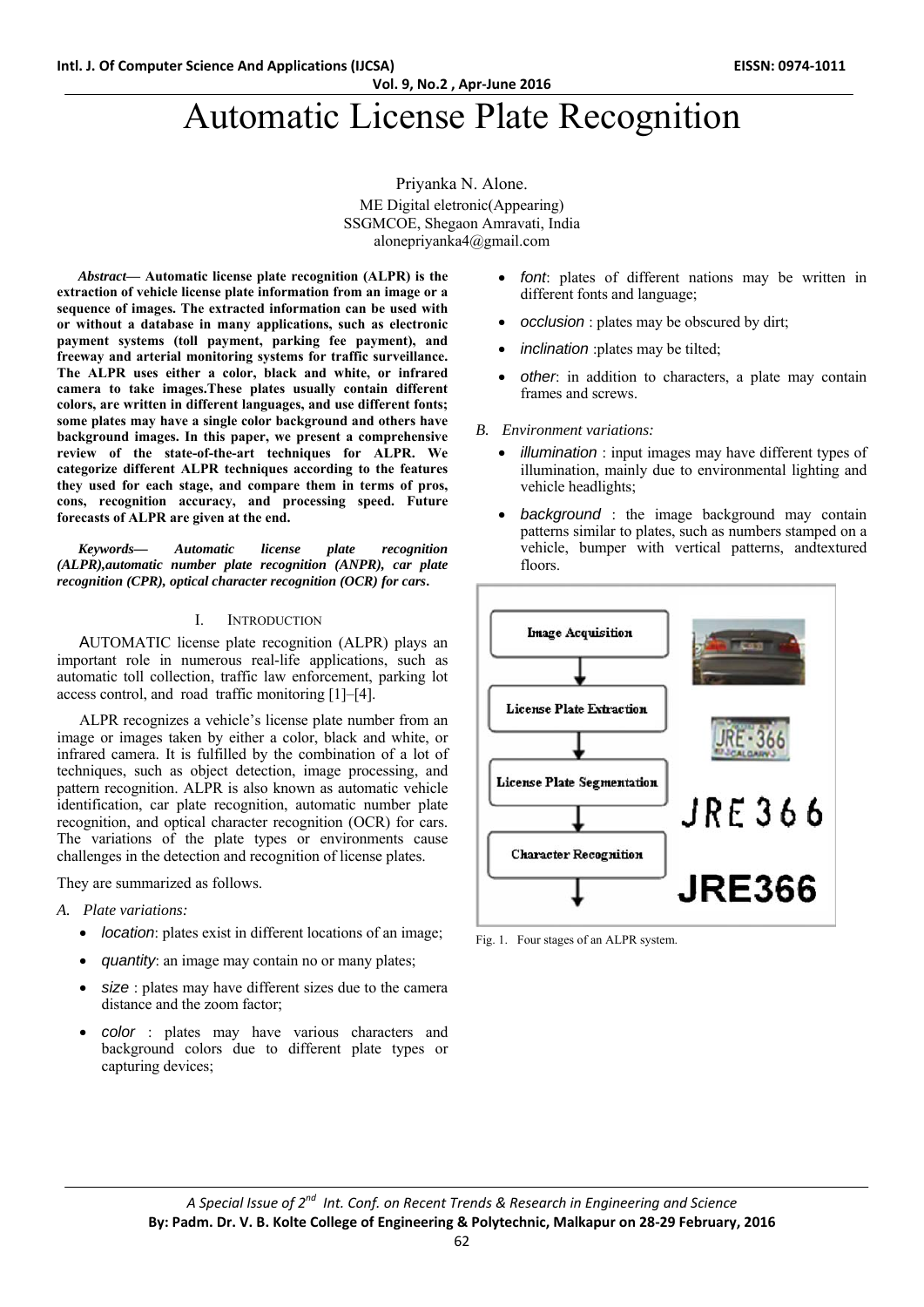**Intl. J. Of Computer Science And Applications (IJCSA) EISSN: 0974‐1011**

| Methods                  | Rationalevol. 9, No.2, Apr-June 2016 Pros |                               | Cons                        |
|--------------------------|-------------------------------------------|-------------------------------|-----------------------------|
|                          |                                           |                               |                             |
| Using boundary features  | The boundary of license                   | Simplest, fast and Straight   | Hardly be applied to        |
|                          | plate is rectangular.                     | forward                       | complex images since they   |
|                          |                                           |                               | are too sensitive to        |
|                          |                                           |                               | unwanted edges              |
| Using global image       | Find a connected object                   | Straightforward, independent  | May generate broken         |
| features                 | whose dimension is like a                 | of the license plate position | objects                     |
|                          | license plate                             |                               |                             |
| Using texture features   | Frequent color transition on              | Be able to detect even        | Computationally complex     |
|                          | license plate                             | if the boundary is deformed   | when there are many edges   |
| Using color features     | Specific color on license plate.          | Be able to detect inclined    | RGB is limited to           |
|                          |                                           | and deformed license plates.  | illumination condition,     |
|                          |                                           |                               | HLS is sensitive to noise   |
| Using character features | There must be characters on               | Robust to rotation.           | Time consuming              |
|                          | the license plate                         |                               | (processing all binary      |
|                          |                                           |                               | objects), produce detection |
|                          |                                           |                               | errors when other text in   |
|                          |                                           |                               | the image                   |

The ALPR system that extracts a license plate number from a given image can be composed of four stages . The first stage is to acquire the car image using a camera. Thparameters of the camera, such as the type of camera, camera resolution, shutter speed, orientation, and light, have to be considered. The second stage is to extract the license plate from the image based on some features, such as the boundary, the color, or the existence of the characters. The third stage is to segment the license plate and extract the characters by projecting their color information, labeling them, or matching their positions with templates. The final stage is to recognize the extracted characters by template matching or using classifiers, such as neural networks and fuzzy classifiers. Fig. shows the structure of the ALPR process. The performance of an ALPR system relies on the robustness of each individual stage.

The purpose of this paper is to provide researchers with a systematic survey of existing ALPR research by categorizing existing methods according to the features they used, analyzing the pros or cons of these features, and comparing them in terms of recognition performance and processing speed, and to open some issues for the future research.

## II. LICENSE PLATE EXTRACTION

The license plate extraction stage influences the accuracy of an ALPR system. The input to this stage is a car image, and the output is a portion of the image containing the potential license plate. The license plate can exist anywhere in the image. Instead of processing every pixel in the image, which increases the processing time, the license plate can be distinguished by its features, and therefore the system processes only the pixel that have these features. The features are derived from the license plate format and the characters constituting it.

License plate color is one of the features since some jurisdictions (i.e., countries, states, or provinces) have certain colors for their license plates. The rectangular shape of the license plate boundary is another feature that is used to extract the license plate. The color change between the characters and the license plate background, known as the texture, is used to extractthe license plate region from the image. The existence of the characters can be used as a feature to identify the region of the license plate. Two or more features can be combined toidentify the license plate.

## *A. License Plate Extraction Using Boundary/Edge Information*

Since the license plate normally has a rectangular shape with a known aspect ratio, it can be extracted by finding all possible rectangles in the image. Edge detection methods are commonly used to find these rectangles, Sobel filter is used to detect edges. Due to the color transition between the license plate and the car body, the boundary of the license plate is represented by edges in the image. The edges are two horizontal lines when performing horizontal edge detection, two vertical lines when performing vertical edge detection, and a complete rectangle when performing both at the same time. the license plate rectangle is detected by using the geometric attribute for locating lines forming a rectangle.

Boundary-based extraction that uses Hough transform (HT). It detects straight lines in the image to locate the license plate. The Hough transform has the advantage of detecting straight lines with up to 30° inclination. However, the Hough transform is a time and memory consuming process, a boundary line-based method combining the HT and contour algorithm is presented. It achieved extraction results of 98.8%.

## *B. License Plate Extraction Using Global Image Information*

Connected component analysis (CCA) is an important technique in binary image processing. It scans a binary image and labels its pixels into components based on pixel connectivity. Spatial measurements, such as area and aspect ratio, are commonly used for license plate extraction applied CCA on low resolution video. The correct extraction rate and false alarms are 96.62% and 1.77%, respectively, by using more than 4 h of video, a contour detection algorithm is applied on the binary image to detect connected objects. The connected objects that have the same geometrical features as the plate are chosen to be candidates. This algorithm can fail in the case of bad quality images, which results in distorted contours.

*A Special Issue of 2nd Int. Conf. on Recent Trends & Research in Engineering and Science* **By: Padm. Dr. V. B. Kolte College of Engineering & Polytechnic, Malkapur on 28‐29 February, 2016**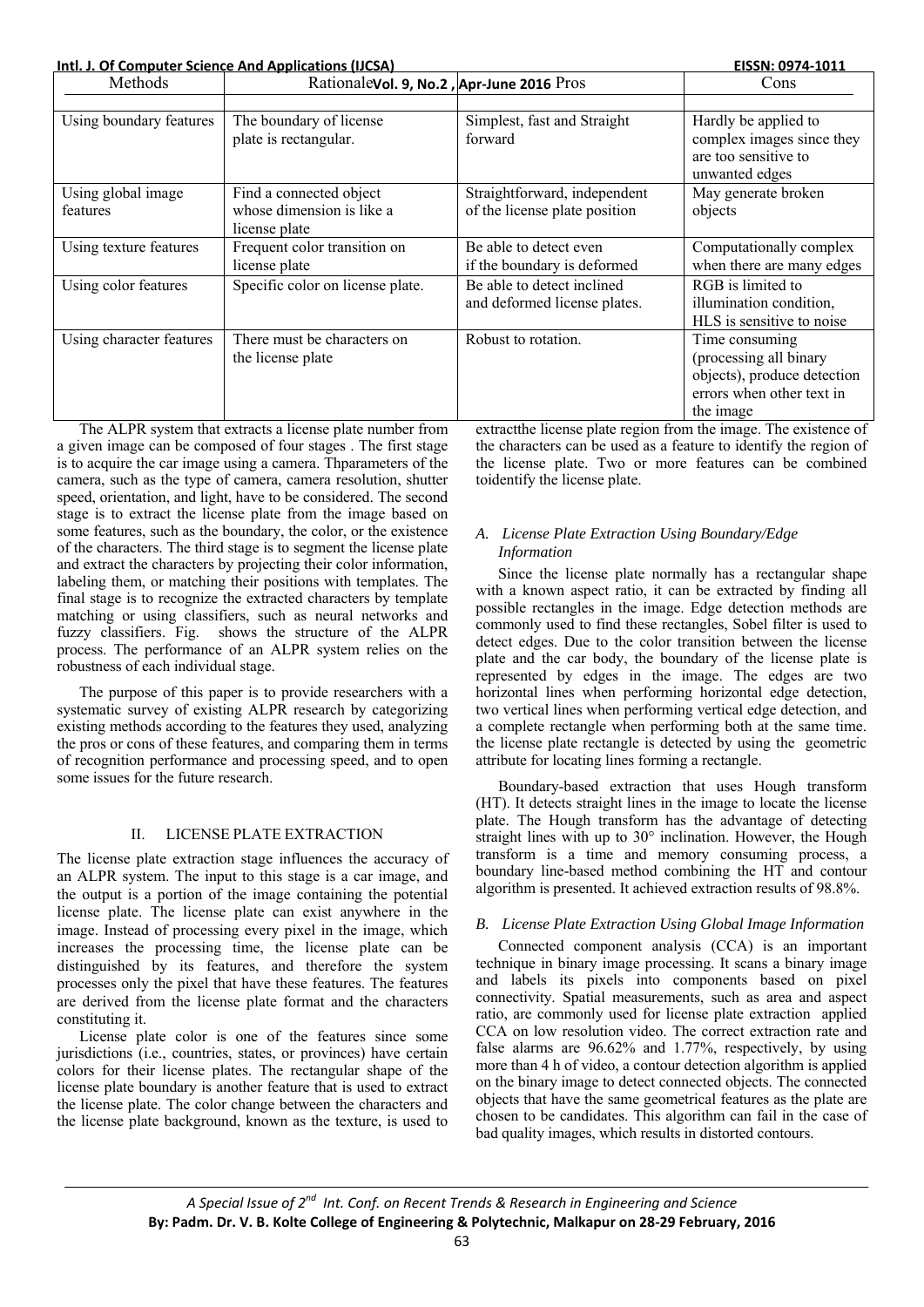## *C. License Plate Extraction Using Texture Features*

This kind of method depends on the presence of characters in the license plate, which results in significant change in the grey-scale level between characters color and license plate background color. It also results in a high edge density area due to color transition. Different techniques are used in [31]–[39]], scan-line techniques are used. The change of the grey-scale level results in a number of peaks in the scan line. This number equals the number of the characters. In [40], the vector quantization (VQ) is used to locate the text in the image. VQ representation can gives some hints about the contents of image regions, as higher contrast and more details are mapped by smaller blocks. The experimental results showed 98% detection rate and processing time of 200 ms using images of different quality.

## *D. License Plate Extraction Using Color Features*

Since some countries have specific colors for their license plates, some reported work involves the extraction of license plates by locating their colors in the image. The basic idea is that the color combination of a plate and characters is unique, and this combination occurs almost only in a plate region.

According to the specific formats of Chinese license plate proposed that all the pixels in the input image are classified using the hue, lightness, and saturation (HLS) color model into 13 categories. A neural network is used to classify the color of each pixel after converting the RGB image into HLS. Neural network outputs, green, red, and white are the license platecolors in Korea. The same license plate color is projected vertically and horizontally to determine the highest color density region that is the license plate region.since only four colors (white, black, red, and green) are utilized in the license plates, the color edge detector focuses only on three kinds of edges (i.e., black–white, red– white, and green–white edges). In the experiment, 1088 imagestaken from various scenes and under different conditions are employed. The license plate localization rate is 97.9%

#### *E. License Plate Extraction Using Character Features*

License plate extraction methods based on locating its characters have also been proposed. These methods examine the image for the presence of characters. If the characters are found, their region is extracted as the license plate region. Instead of using properties of the license plate directly, the algorithm tries to find all character-like regions in the image. This is achieved by using a region-based approach. Regions are enumerated and classified using a neural network. If a linear combination of character-like regions is found, the presence of a whole license plate is assumed.

The approach used is to horizontally scan the image, looking for repeating contrast changes on a scale of 15 pixels or more. It assumes that the contrast between the characters and the background is sufficiently good and there are at least three to four characters whose minimum vertical size is 15 pixels. A differential gradient edge detection approach is made and 99% accuracy was achieved in outdoor conditions, binary objects that have the same aspect ratio as characters and more than 30 pixels are labeled. The Hough transform is applied on the

upper side of these labeled objects to detect straight lines. The same happens on the lower part of these connected objects. If two straight lines are parallel within a certain range and the number of the connected objects between them is similar to the characters, the area between them is considered as the license plate area.

### III. LICENSE PLATE SEGMENTATION

The isolated license plate is then segmented to extract the characters for recognition. An extracted license plate from the previous stage may have some problems, such as tilt and non uniform brightness. The segmentation algorithms should overcome all of these problems in a preprocessing step and the bilinear transformation is used to map the tilted extracted license plate to a straight rectangle. A least-squares method is used to treat horizontal tilt and vertical tilt in license plate images.

### *A. License Plate Segmentation Using Pixel Connectivity*

Segmentation is by labeling the connected pixels in the binary license plate image. The labeled pixels are analyzed and those which have the same size and aspect ratio of the characters are considered as license plate characters. This method fails to extract all the characters when there are joined or broken characters.

#### *B. License Plate Segmentation Using Prior Knowledge of Characters*

Prior knowledge of characters can help the segmentation of the license plate. The binary image is scanned by a horizontal line to find the starting and ending positions of the characters. When the ratio between characters pixels to background pixels in this line exceeds a certain threshold after being lower than this threshold, this is considered as the starting position of the characters. The opposite is done to find the ending position of the characters.

The extracted license plate is resized into a known template size. In this template, all character positions are known. After resizing, the same positions are extracted to be the characters. This method has the advantage of simplicity.

However, in the case of any shift in the extracted license plate, the extraction results in background instead of characters. The proposed approach provides a solution for the vehicle license plates that are degraded severely. Color collocation is used to locate the license plate in the image. Dimensions of each character are used to segment the character. The layout of the Chinese license plate is used to construct a classifier for recognition.

#### IV. CHARACTER RECOGNITION

The extracted characters are then recognized and the output is the license plate number. Character recognition in ALPR systems may have some difficulties. Due to the camera zoom factor , the extracted characters do not have the same size and the same thickness. Resizing the characters into one size before recognition helps overcome this problem. The characters' font is not the same all the time since different countries' license plates use different fonts. Extracted characters may have some